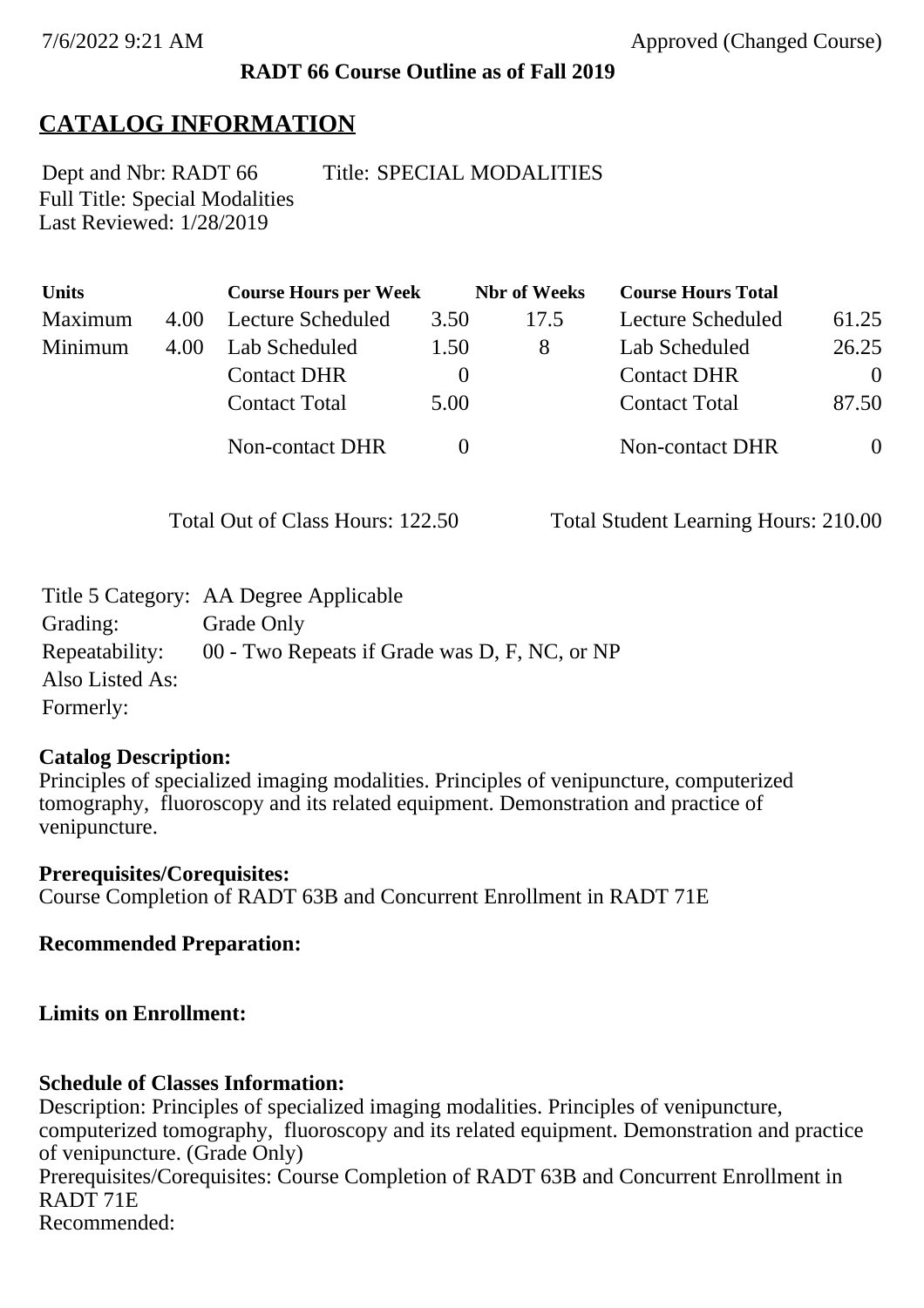# **ARTICULATION, MAJOR, and CERTIFICATION INFORMATION:**

| <b>AS Degree:</b><br><b>CSU GE:</b> | Area<br><b>Transfer Area</b> |            | Effective:<br>Effective: | Inactive:<br>Inactive: |           |
|-------------------------------------|------------------------------|------------|--------------------------|------------------------|-----------|
| IGETC:                              | <b>Transfer Area</b>         |            |                          | Effective:             | Inactive: |
| <b>CSU Transfer: Transferable</b>   |                              | Effective: | Fall 1981                | Inactive:              |           |
| <b>UC</b> Transfer:                 |                              | Effective: |                          | Inactive:              |           |

### **CID:**

### **Certificate/Major Applicable:**

[Both Certificate and Major Applicable](SR_ClassCheck.aspx?CourseKey=RADT66)

## **COURSE CONTENT**

#### **Student Learning Outcomes:**

Upon completion of the course, students will be able to:

1. Manipulate equipment in special procedure rooms; operate fluroscopes, digital equipment, and

computerized tomography.

- 2. Become eligible to sit for the State fluoroscopy examination.
- 3. Provide patient education in various aspects of special modalities in Radiology.
- 4. Competently perform venipuncture, as permitted by the State of California.

## **Objectives:**

Upon completion of this course students will be able to:

- 1. Explain the steps of operation of a medical fluoroscopic imaging system.
- 2. Describe the direct correlation between the patient radiation dose and use of fluoroscopy.
- 3. Apply principles of radiation protection to self, patients, and other personnel.
- 4. Identify viscera and cardiovascular systems, lungs, heart, brain, and cross-sectional anatomy on radiographic images.
- 5. List the components and operation of a computerized tomography and angiography.
- 6. Perform venipunctures in medical imaging environments.

## **Topics and Scope:**

- I. Principles of Fluoroscopy
	- A. Overhead X-ray tube
	- B. Undertable X-ray tube
	- C. Mobile unit
	- D. Digital fluoroscopy
- II. Operation of Fluoroscopic Imaging Systems
	- A. Digital fluoroscopy
	- B. Post processing capabilities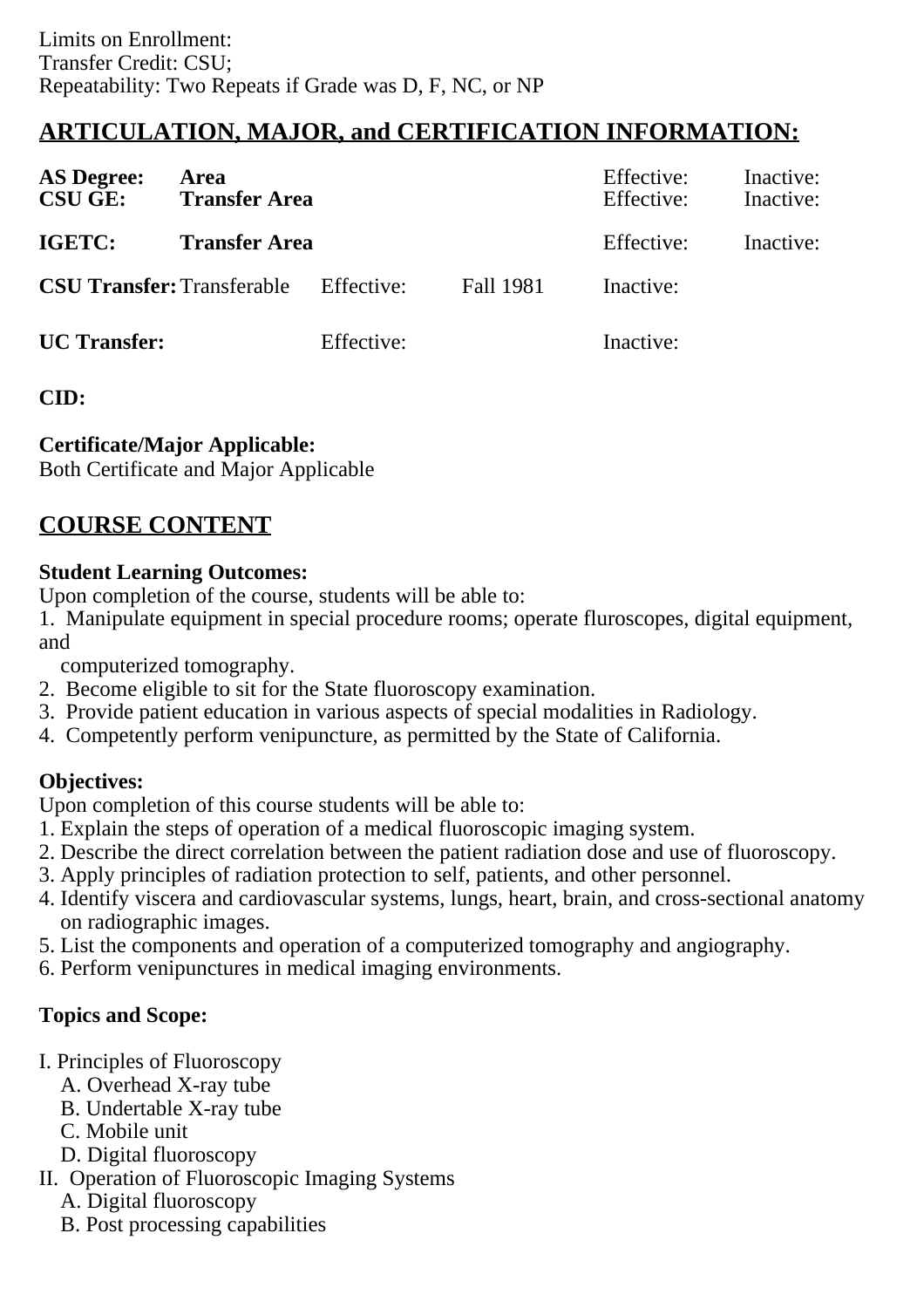- III. State Regulations in Fluoroscopy
	- A. Requirements
	- B. Good practice
- IV. Patient Radiation Dose in Fluoroscopy
	- A. Primary radiation
	- B. Secondary and scatter radiation
	- C. Skin dose
	- D. Organ dose
- V. Computerized Tomography
	- A. Principles
	- B. Equipment and operational procedures
	- C. Procedure and safety protocols
- VI. Angiography
	- A. Principles
	- B. Equipment and perational procedures
	- C. Accessory devices
- VII. Radiographic Anatomy and Medical Images
	- A. Visceral organs
	- B. Cardiovascular system
	- C. Lungs
	- D. Heart
	- E. Brain
	- F. Cross-sectional anatomy
- VIII. Venipuncture
	- A. Principles
	- B. Instrumentation
	- C. Regulations
	- D. Practice
- IX. Filmless and Paperless Radiology
	- A. Picture archiving and communication system (PACS)
	- B. Digital communication
	- C. Radiology information system
	- D. Hospital information system
	- E. Electronic medical records

All topics are covered in the lecture and lab portions of the course.

## **Assignment:**

Lecture-Related Assignments:

- 1. Chapter readings (20 pages per week)
- 2. Completion of 4 6 research term papers (2-4 pages each)
- 3. One midterm examination
- 4. Final examination
- 5. Completion of a PACS project

Lab-Related Assignments:

1. Completion of a minimum of 10 venipunctures

## **Methods of Evaluation/Basis of Grade:**